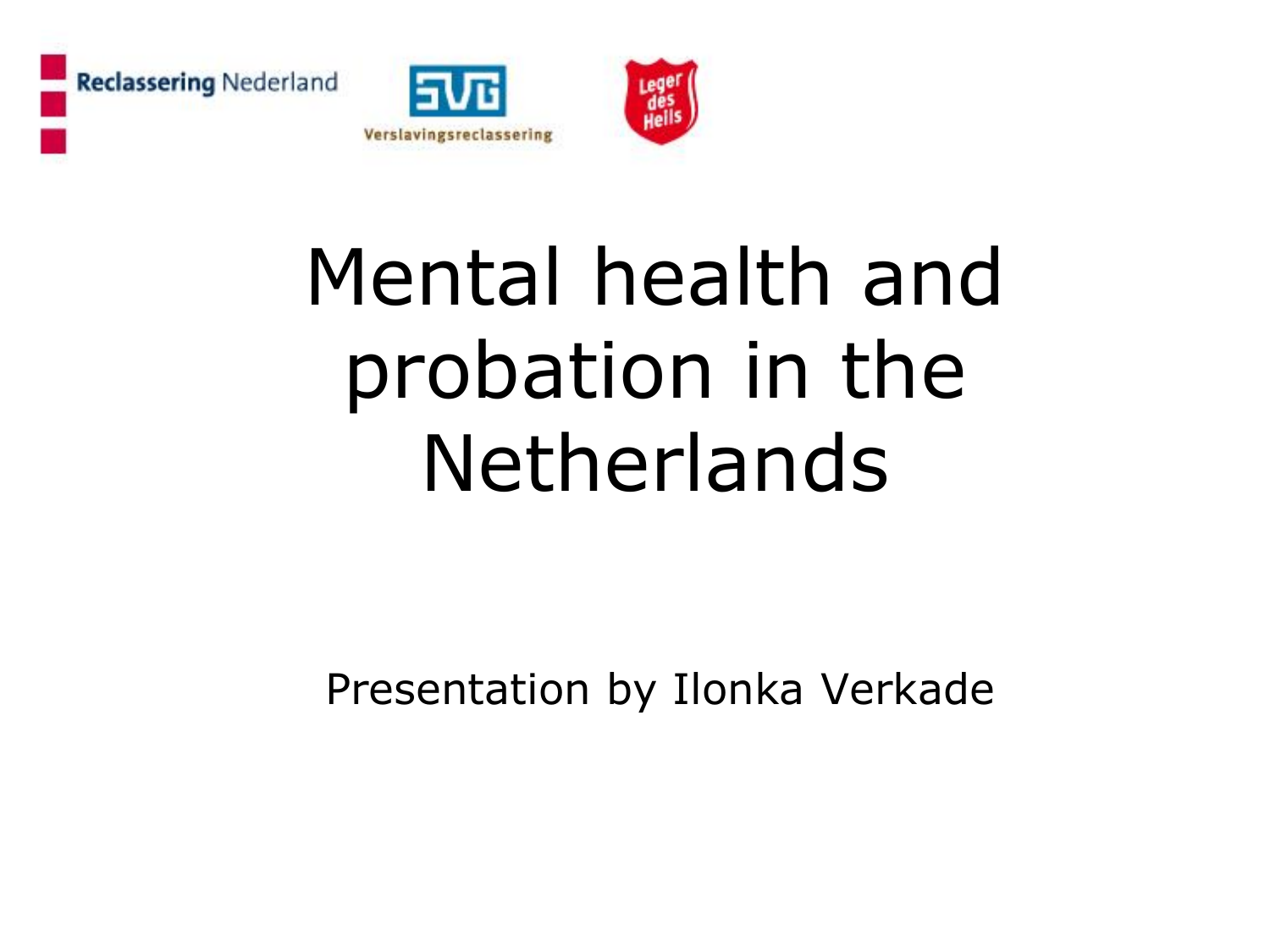## General Information

- Three private probation services
- Core tasks:
	- **Assessment/ probation reports** (Early intervention, Probation recommendation)
	- **Supervision** (Probation supervision, Behavioral training)

#### – **Community service**

- Mission statement; Reduce re-offending, sanctioning alone not effective: Rehabilitative needs need to be addressed, Focus on behavioral change & risk management, A safer society
- SVG statement: **Probation with (forensic) care**
- Under probation supervision in 2017: 33.149 persons

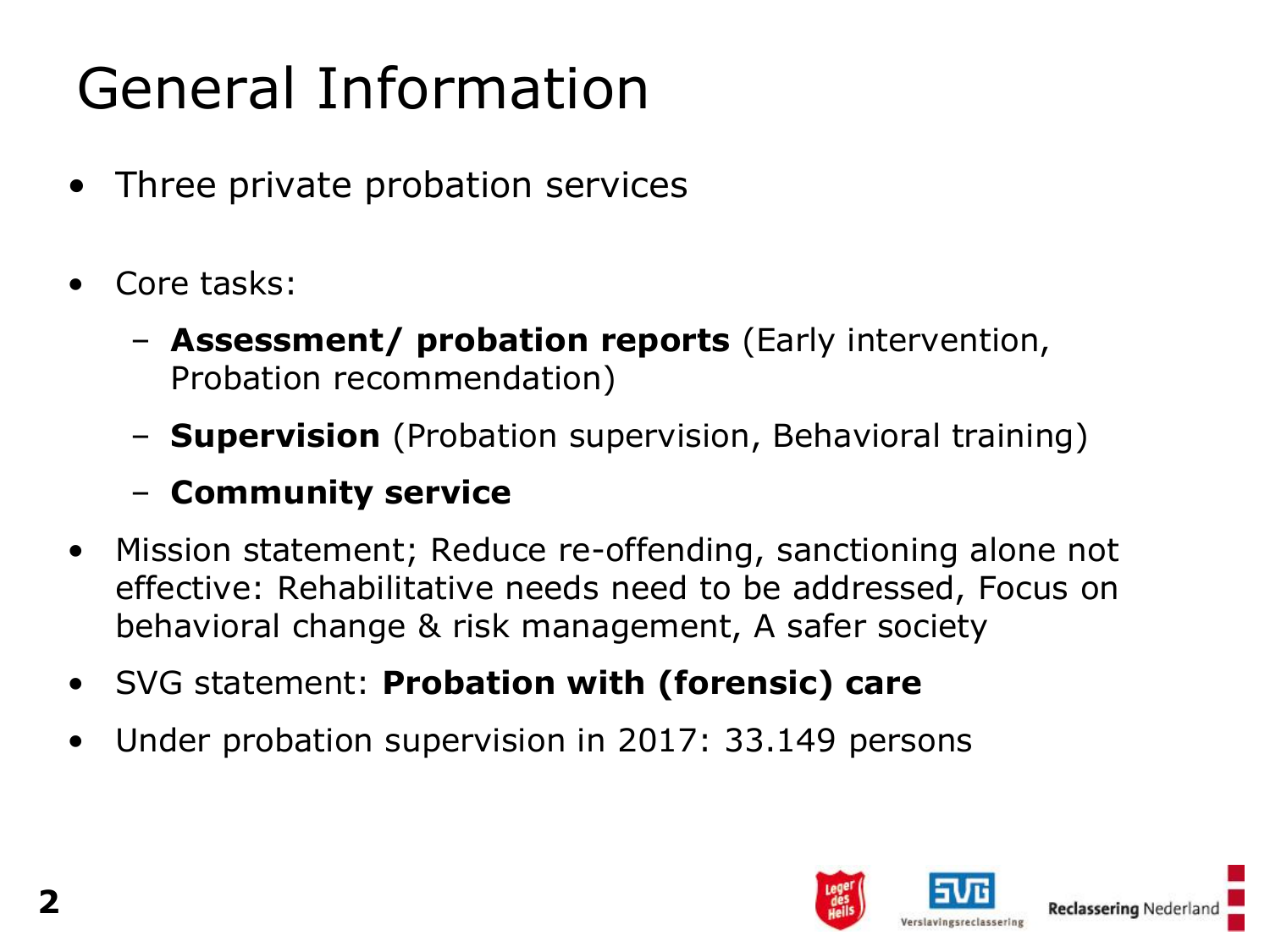#### Policy & research

- **2007**; **a new system in the Netherlands**. Forensic care is defined as mental health care, drug rehabilitation and care for the intellectually disabled provided within the criminal justice system.
- **2019; The Forensic Care Act**. (Prevention of reoffending by offenders with mental health disorders.)
- **Responsibility for the entire forensic care system:** the Ministry of Justice and Security (including finances)
- **60%** mental health issues, **60%** substance abuse, **30%**  intellectually disabled

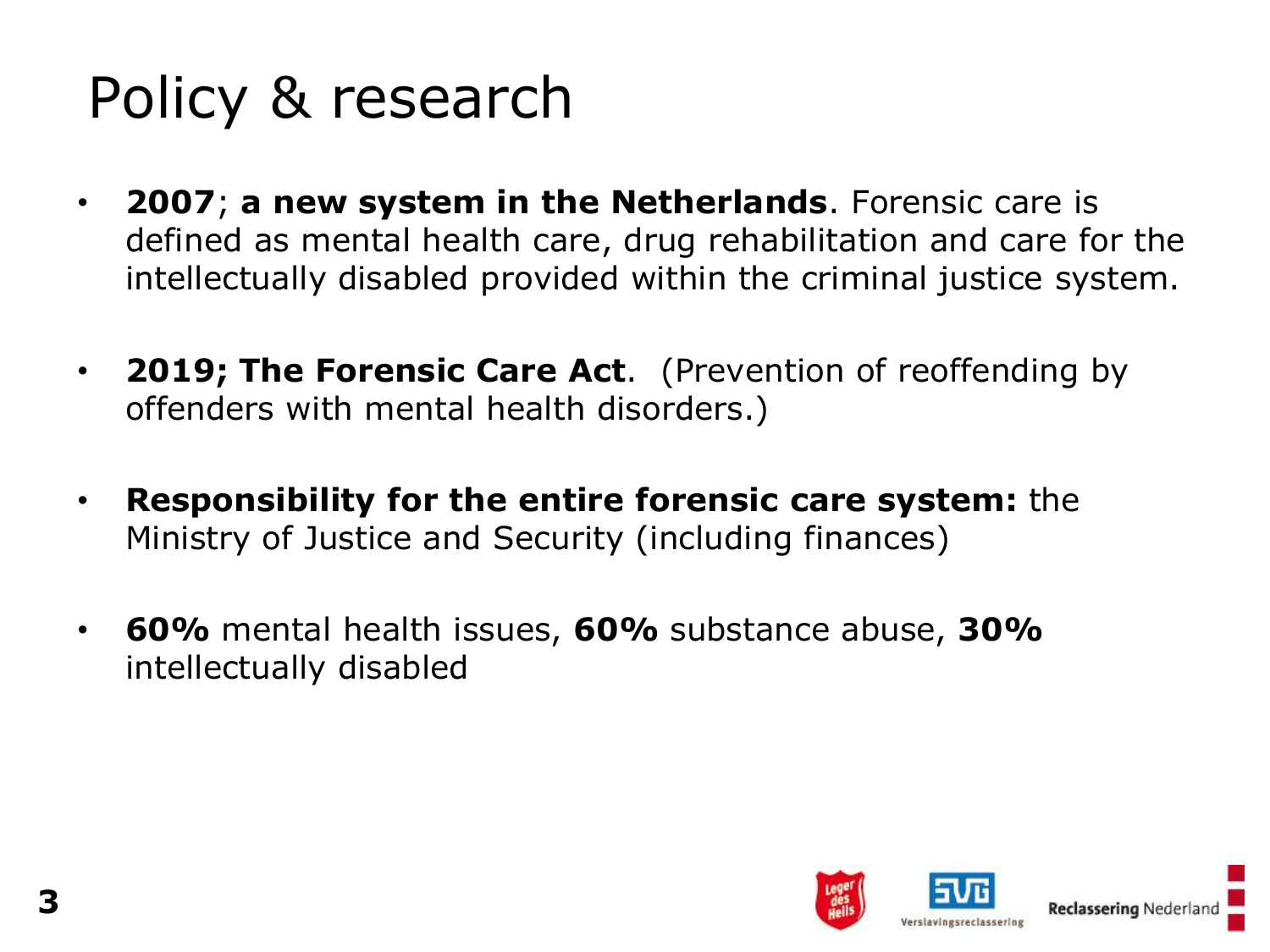## State of play

- The Netherlands, population; 17, 5 million
- Forensic care in 2020; 1400 treatment under hospital order, 1.000 clinical, 2.000 sheltered accommodation, 12.000 outpatient
- 91% men, 9 % woman
- Most common disorder/ treatment; 33% substance abuse, 18% personality disorder, 12 % schizophrenia and other psychotic disorders, 6% impulse control disorders, 2% sexual disorders, 11% other
	- o Growth treatment under hospital order
	- Growth in sheltered accommodation (1100 in 2015, 2000 in 2020)
	- o Issues: waitinglists; shortage of knowledgeable staff, housing shortage in general, growth in multiproblem persons

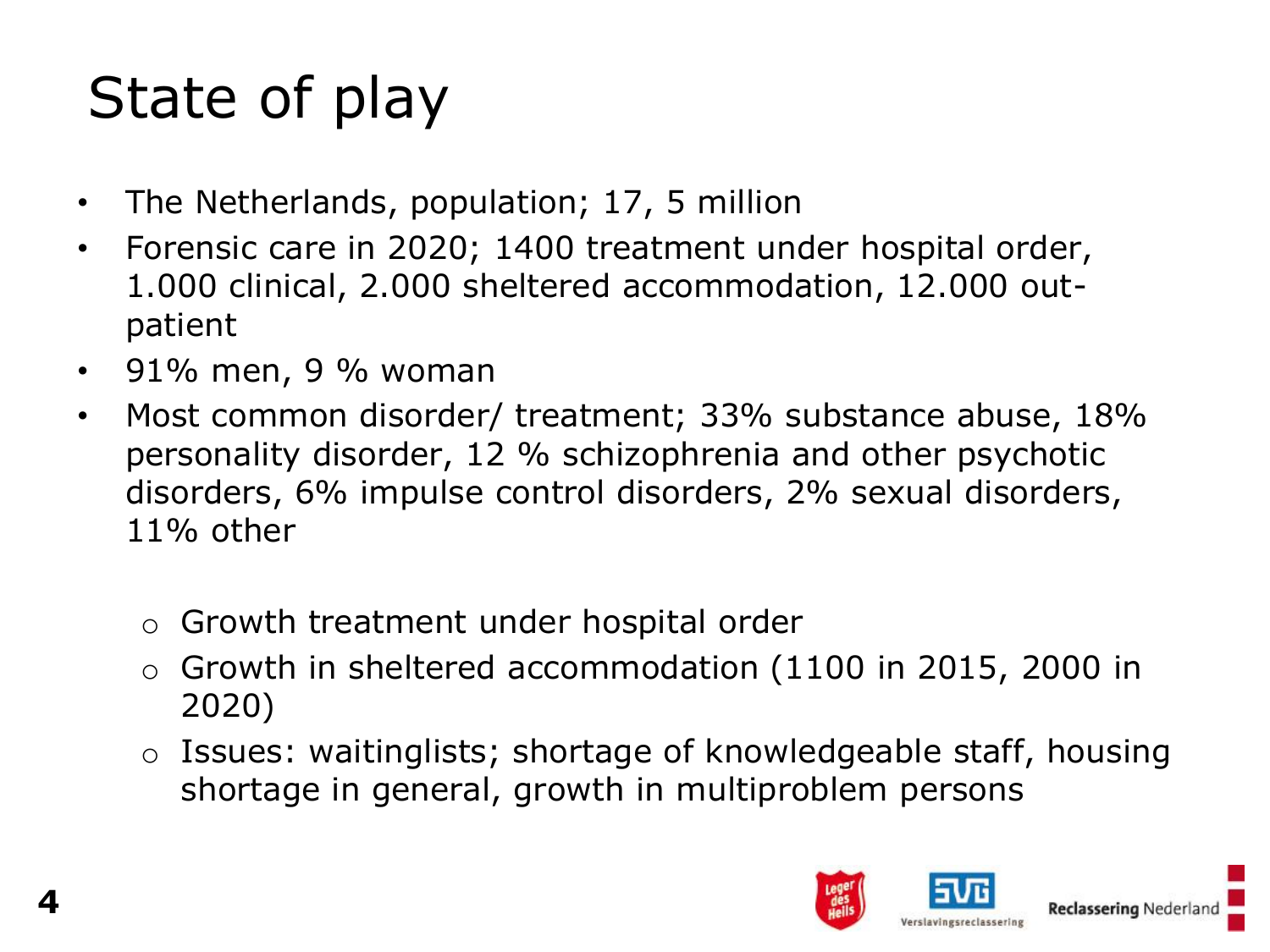#### Reoffending during forensic care trajectories in the Netherlands, 2013-2017, Dutch Research and Documentation Centre (WODC) (2021)

*\* reoffending during the first two years of a FZ-trajectories, i.e., 33% for general crimes and 3% for serious crimes*

*\* 70% of the crimes that were committed during FC-trajectories are property crimes without violence, destruction, mild aggression, crimes against public order, or other comparatively minor crimes.* 

• Many FC-trajectories contain periods during which no FC is delivered . These periods without FC have the highest density of crime, especially in the first three months.

• When FC takes place, both the density of crime and the percentage of reoffenders

are highest during outpatient FC. The risk of reoffending during outpatient FC is the highest in the first three months.

• Downscaling of FC is important in the process of rehabilitation. In almost half of the trajectories with inpatient FC, downscaling took place. However, in many cases, it was followed by upscaling of FC or imprisonment.